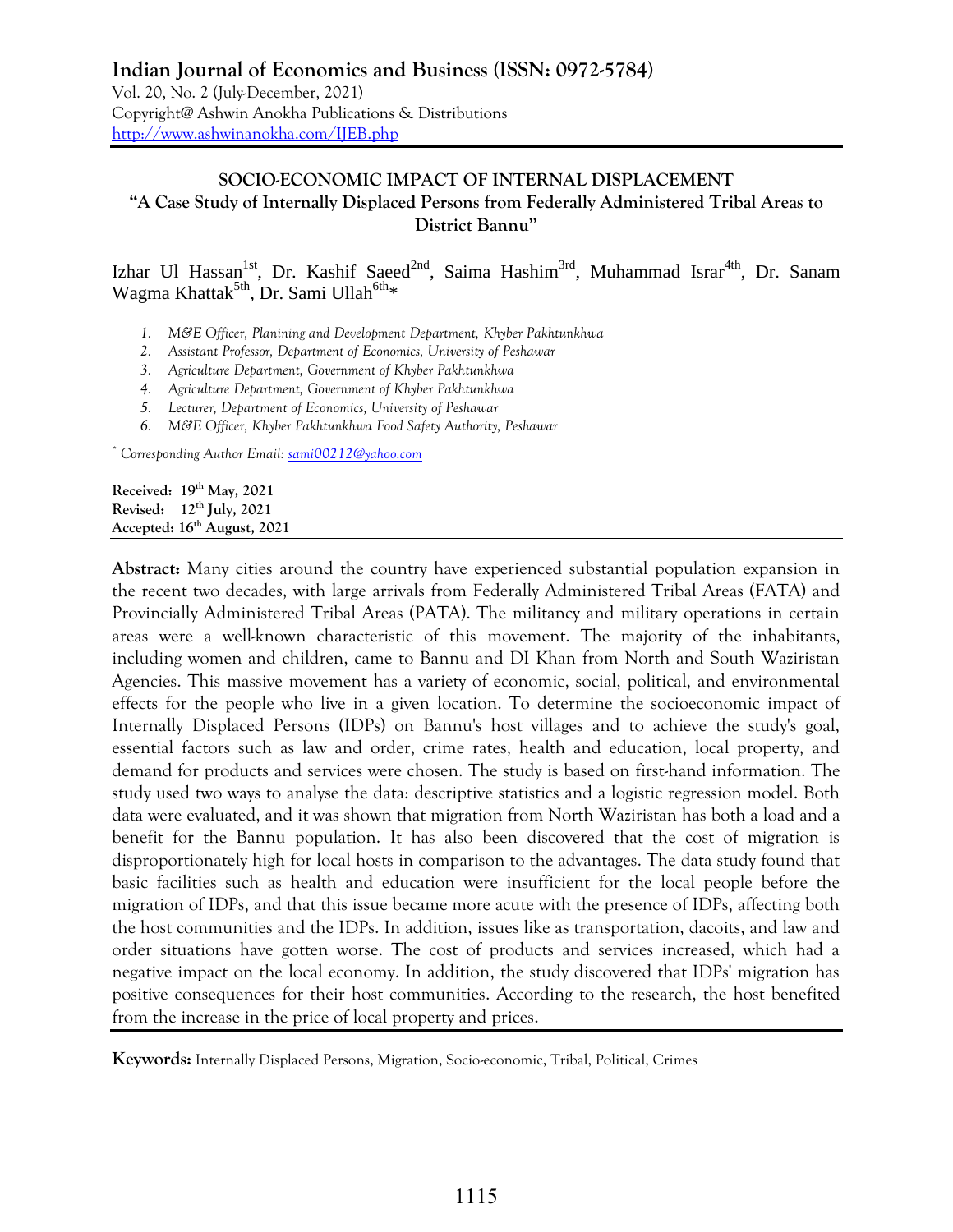# **1. Introduction**

Internally Displaced Persons (IDPs) are a group of people who are forced to leave their homes or places of residence due to natural catastrophes, social or armed conflict, military operations, and other factors, and who are forced to stay in other places but within their home country's borders. People who are compelled to leave their homes and relocate to other locations, such as camps, urban areas, or other villages, as a result of the aforementioned reasons are classified as IDPs.

Since 9/11, the United States' man-made disaster in Afghanistan has caused various issues for Pakistan. Airstrikes and clashes forced several militant groups to relocate to the safe and secure parts of Pakistan's tribal areas. Terrorist activities in various kinds have also crossed the borders since the arrival of those militant groups, posing a major security concern to Pakistan. These organisations sprung up along the Afghan-Pakistan border, including the Federally Administered Tribal Areas (FATA) and the Provincially Administered Tribal Areas (PATA), and they posed a severe internal danger to Pakistan's security and unity (Ullah & Malik, 2020).

The Pak army took serious actions against militant groups to combat militancy and provide internal security in order to restore peace in the region and to suppress the wave of terrorist activities, as well as to make Pakistan a safe and secure place for its citizens. The Pakistani army was involved in military operations in FATA and PATA. The fundamental purpose of those military actions was to keep the region peaceful and stable. Al-Mizan (2002-06) and other miner operations in South Waziristan agency, operation Rah Haq (2007), operation Zalzala (2008-09), and others in FATA, and operation Rah Rast (2009) in Swat (PATA) displaced a total of 746,700 people (Ullah & Malik, 2020). The majority of them who had just been displaced came from FATA, particularly Waziristan. Women and children made up 73 percent of the overall pool of displaced people from Waziristan. Internally Displaced Persons (IDPs) relocated from socalled war zones to cities and camps in KP's settled areas (Kohat, Bannu, DI Khan) (IDPs). People from the terrorist-affected areas of Swat, Dir, Shangla, Bajaur Agency, and Buner relocated to Swabi, Mardan, Abbotabad, Haripur, Nowshera, Topi, and Peshawar's inhabited areas.

The term "host community" was coined by Sherlock (1999) to refer to a group of people residing in a single location. According to Aramberri (2001), a host community is a group of people who live on their own property. Williams and Lawson (2001) and Gursoyet al. (2002) defined the phrase as people from different backgrounds living in a specific area, or diverse groups living together in a specific geographical place, where they initially came from distinct backgrounds.

Various local and international NGOs, as well as the government, set up camps for IDPs in towns including as Peshawar, Lower Dir, DI Khan, Bannu, Tank, Nowshera, and Swabi, etc. However, most IDPs choose to remain in their families' homes due to common Pashtun traditions (Said, 2012). IDPs were housed in several ancient camps that had been created for Afghan refugees in 1972 (New Durani, Togh Serai camp, and Jalozai camp). The United Nations High Commissioner for Refugees (UNHCR) compared the massive exodus from Swat in 2008-09 to the massive displacement from Rwanda in the 1990s. The key difference emphasised in the records is that only a small percentage of those displaced from Swat Valley were relocated to government and non-government-run camps. Obviously, the bulk stayed with relatives and friends in settled regions. According to UNICEF Director Louis-Georges Arsenault, "we encountered unparalleled humanitarian challenges in Pakistan, and it was significantly more difficult to reach with basic services because the vast majority of IDPs sought sanctuary with family or found protection in host communities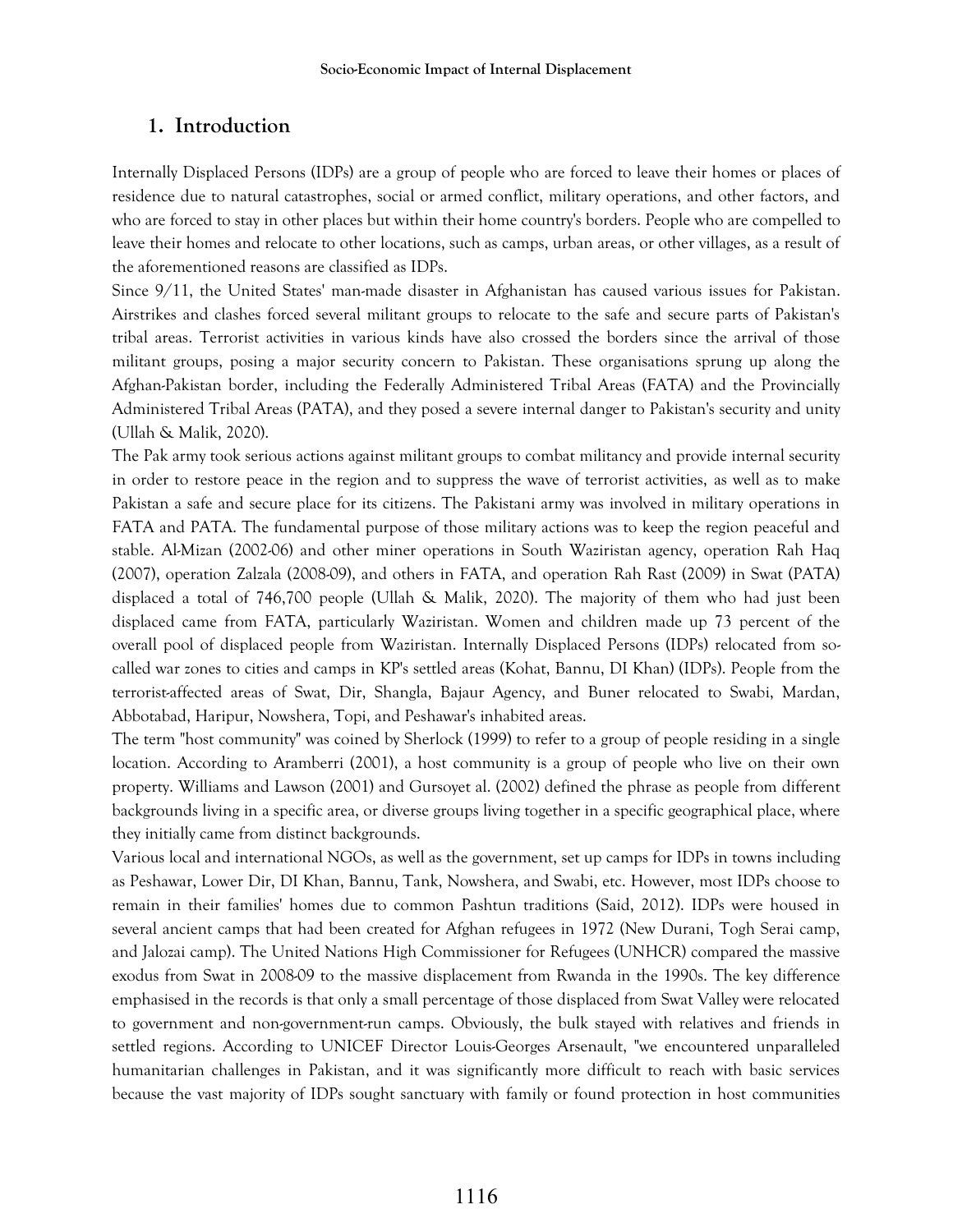outside the camps." Safe drinking water, transportation, sanitation, education, hospital overcrowding, and other difficulties become serious problems for the host towns as well. The study was conducted under to evaluate the socio-economic impact of IDP"s on host community in district Bannu and devise some practical solution for impact migitation. The study is beneficial in the case that more than a million people have been forcibly displaced from their homes and native towns as a result of militancy or military operations in the aftermath of the 9/11 attacks, the greatest number since Pakistan's independence. This massive displacement is not only a significant issue for the many individuals who have been displaced, but it also has a variety of economic, social, political, and environmental effects and ramifications for the people who live in a particular location. There is a lot of study on IDPs-related topics in the literature, but only a small amount of research on the socio-economic impact of IDPs espacilly of that from from FATA on host communities has been added to the literature so far.

### **2. Literature Review**

Chambers (1986) investigated the influence of refugees on persons from various ethnic groups in the host community. He looked at how the host community benefits from the presence of refugees in the area. He concluded that the poor may suffer as a result of competition for services, food, and services. In a review study on the relationship between host communities and IDPs, the UN refugee agency UNHCR (1991) found that in majority of the literature, favourable and neutral attitudes about IDPs prevail. Few studies document IDPs' unfavourable patterns in the interaction between host communities and IDPs, which leads to their demonization. Furthermore, IDPs are blamed for the high cost of living and unemployment. Whitaker (2002) found in Western Tanzania on the relationship between refugee and host communities and found that settling refugees in camps causes a lot of issues such as prostitution and social promiscuity. In addition, the area's crime rate, robbery, and homicides are on the rise. His research also discovered that the refugees loot the host towns with the help of locals. When huge numbers of refugees migrate to the host community, Sanjugta (2002) studied huge migration and found that issue related tro religion, ethnicity, and language arise. She recognised this type of impact in communities in Tanzania and Pakistan. She went on to say that they are the world's two largest refugee-hosting countries. Martin (2005) found that high numbers of refugees can impose a strain on natural resources, resulting in ecological and societal consequences. According to Black and Sessay (1997), resource demand drives the creation of settlements, resulting in firewood gathering, forest farm land conversion, fishing, hunting, and surface and ground water exploitation. Marion Couldrey (2008) did a study on Burmese displaced people. A sample of 800 displaced people was selected and was questioned in each camp to learn about the impact of government financial aid funding on their lives. The aid funds have received a good response from 65 percent of respondents. While 24% answer negatively, indicating an ineffective mechanism for financial distribution. Only 11% of respondents said it had no substantial impact on their lives. The findings of the study point to a positive outcome. In North Waziristan, Bile et al. (2010) found difficulties connected to health situations among internally displaced people. Several IDP camps in the Bannu district were chosen. The information was gathered from a variety of governmental and semi-governmental organisations. Essential medicines were needed in the 26 targeted health institutions in Bannu, Hangu, and Peshawar districts, according to a gap analysis of the public supply chain. Major health risks, such as medicine shortages and infectious illness outbreaks, as well as environmental health dangers, are identified in the report. The research recommends various health goals, including the provision of primary health-care services and the strengthening of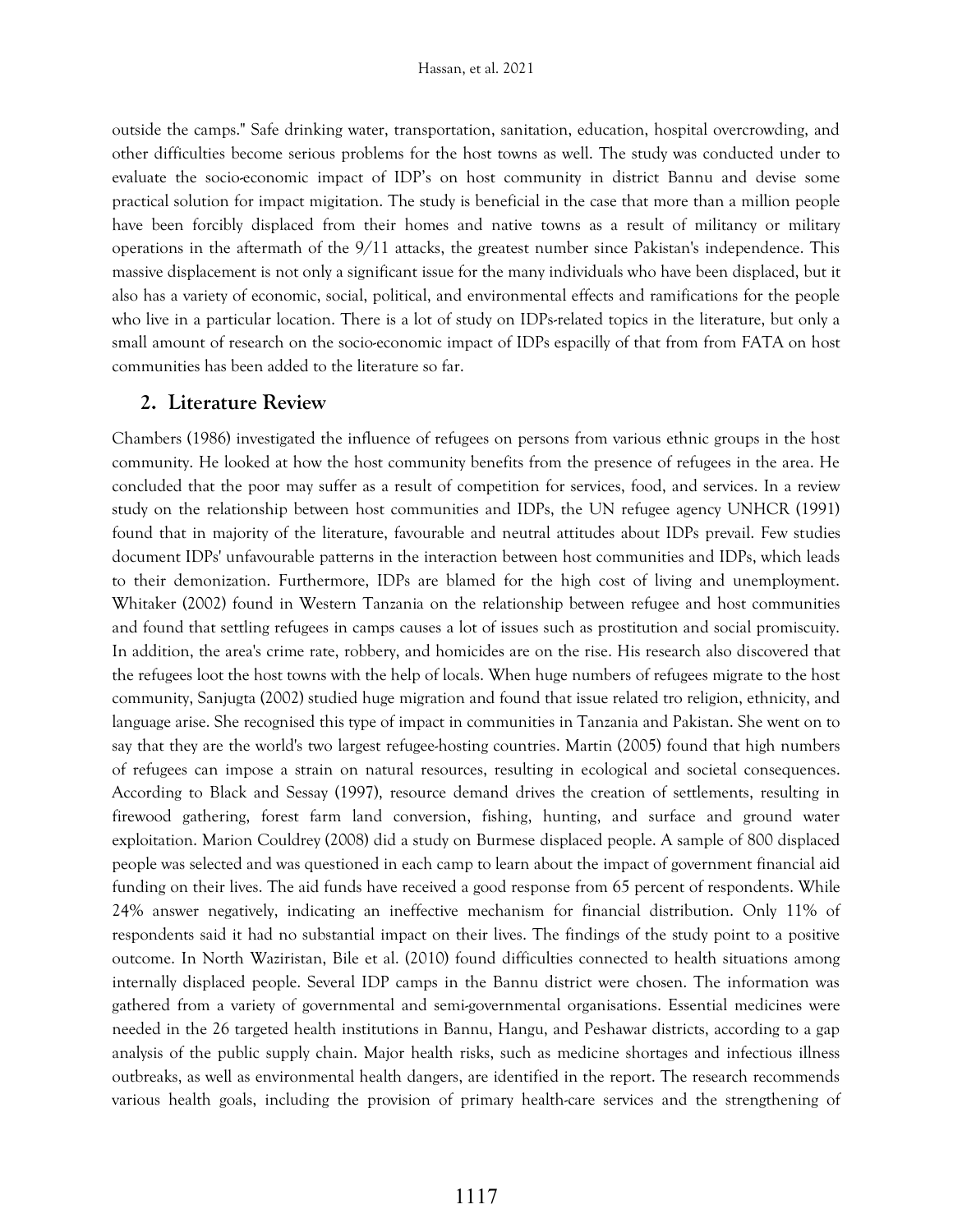#### **Socio-Economic Impact of Internal Displacement**

overburdened health-care systems. Din (2010) looked at the impact of internal displacement in Pakistan and found that it has a huge impact that demands quick support. Aside from emergency response, support should focus on IDPs' individual needs, such as health care, education, housing, and other basic necessities. Finger (2011) looked at the types of aid given to IDPs and concluded that not enough has been done. Children, women, and some minorities, according to the study, demand special care in terms of education and health. Grindheim (2013) investigated the impact of IDPs on host communities and divided it into two categories. The availability of health and education services to the host community has improved, which has had a positive socioeconomic impact. As a result of the influx of refugees into the host community, the market grows as demand rises owing to the increased population in the area. The number of project-based jobs increases for the host towns, resulting in an increase in employment. Conflicts between host communities and IDPs are among the negative consequences. The implications of displaced people's temporary shelters along the Thai-Myanmar border were investigated by Suwattana et al., (2015). There were a total of nine temporary shelters chosen. Three were chosen for further investigation. A range of study approaches were utilised at each of these shelters to examine the impact of displaced people's temporary shelters on the surrounding community. Observation (fieldtrips to each of the shelters), surveys, in-depth interviews, focus group sessions, and desk research were used to collect data. Members of the local community and local government authorities were among the respondents. According to the study, displaced people's temporary shelter has a negative impact on the local community. Security assurance, longterm safety, integrity, right to dignity, access to basic health facilities, and education were the core rights of IDPs, according to Javaid (2016), but the ground realities demonstrate that these aims are still a wish list.

# **3. Research Methodology**

## **3.1 Data and Method**

In this part of the research paper, it explores that how the questionnaire and research questions were designed, how the data were collected? What strategy was used for data collection? What statistical methods, model and statistical software were utilized for analysis purpose?

## **3.2 Data Collection Tool**

After conferring with researchers and reviewing relevant literature, a questionnaire was devised to obtain indepth and primary information from the respondents. To obtain objective information, the most relevant closed ended questions were included, such as personal information of the respondents, population of that specific research area, access to clean drinking water, education and health, crime and security status, pressure on transportation, and impact of local business. We had added an item on "Impact of household budget on host communities" in the first copy of our questionnaire. However, after conducting the pilot study, we received no significant comments about the impact of IDP inflows on household budgets. Because, in the early days of IDPs' movement to district Bannu, certain families hosted IDPs in their homes, and the majority of IDPs had to make do with rented housing. Furthermore, some IDPs families who were live with host families were able to relocate to rented houses or government-run camps within months. As a result of the lack of meaningful answers from the host communities to this area of the questionnaire during our pilot project, we decided to remove the item on "Impact on household budget"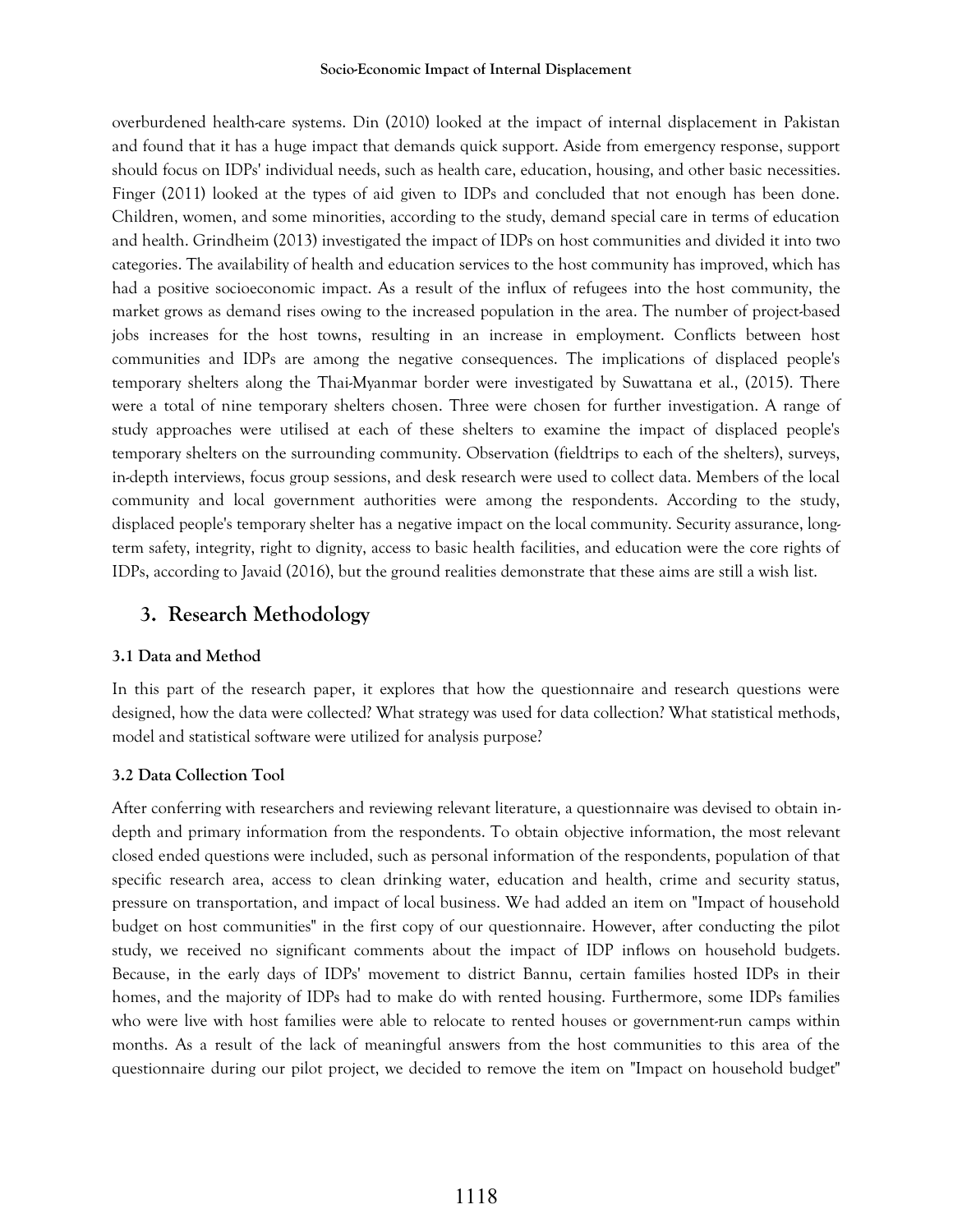from the questionnaire. Then, based on the results of the pilot study, we completed our questionnaire and performed a survey to obtain the necessary data.

### **3.3 Population of the study**

Because most IDPs migrated from North Waziristan Agency and Frontier Region (FR) Bannu to district Bannu during militancy and military operations, the study's sampling population was the entire district Bannu. Data was collected from all segments of society with the use of developed questions to show the socio-economic impact on host communities.

### **3.4 Sampling methods and sample size**

A total of seventy people were chosen at random from the entire population. Purposive sampling was used in this study because the researcher intended to interview people who were relevant to the research topic. The data collecting took about two months. Shopkeepers, self-employed people, police officers, doctors and pharmacists, teachers and principals of public and private schools and universities filled out the questionnaire.

### **3.5 Statistical Methods and Logistic Regression Model**

For the purpose of producing relevant results, the data acquired through the questionnaire was carefully tallied in Microsoft Excel and then transferred to the statistical software SPSS. The researcher used a linear regression model to determine the association between the response variable and the predictors. If the following fundamental assumptions are met, the linear regression analysis is valid:

- i) The dependent variable must be a continuous variable.
- ii) The dependent variable must fulfill the assumption of normality.
- iii) The dependent variable may take negative values..
- iv) The residual term must be independently and identically distributed.

We can't use Simple Linear Regression Analyses if the preceding fundamental assumptions aren't met (SLRA). If the dependent variable is replaced by a categorical variable, the assumption is no (I). The SLRA (Simple Linear Regression Analyses) can't be trusted. In this scenario, the most appropriate statistical method for evaluating the relationship between a response and predictors is logistic regression. Unlike linear regression, logistic regression does not necessitate the use of precise assumptions.

The Logistic Regression Model can be written as.

$$
\ln\left(\frac{p}{1-p}\right) = \beta_1 + \beta_2 HR_t + \beta_3 HF_t + \beta_3 CR_t + \beta_4 LS_t \qquad \text{Eq. (1)}
$$

Where in the above model  $\ln\left(\frac{p}{\epsilon}\right)$  $\frac{p}{1-p}$ ) is the odd ratio. Dependent variable is the anxiety of the respondents (host). While on the right hand side, we have independent variables i.e. House Rent (HR), Health Facilities (HF), Crime Rate (CR) and Law and order Situations (LS)  $\beta_i = (\beta_2, \beta_3, \beta_4)$  are the set of their coefficients. The two variables Health Facilities (HF) and Law and order Situations (LS) are given in likert scale are transformed from categoricalvariables (strongly disagree, disagree, neutral, agree, strongly agree)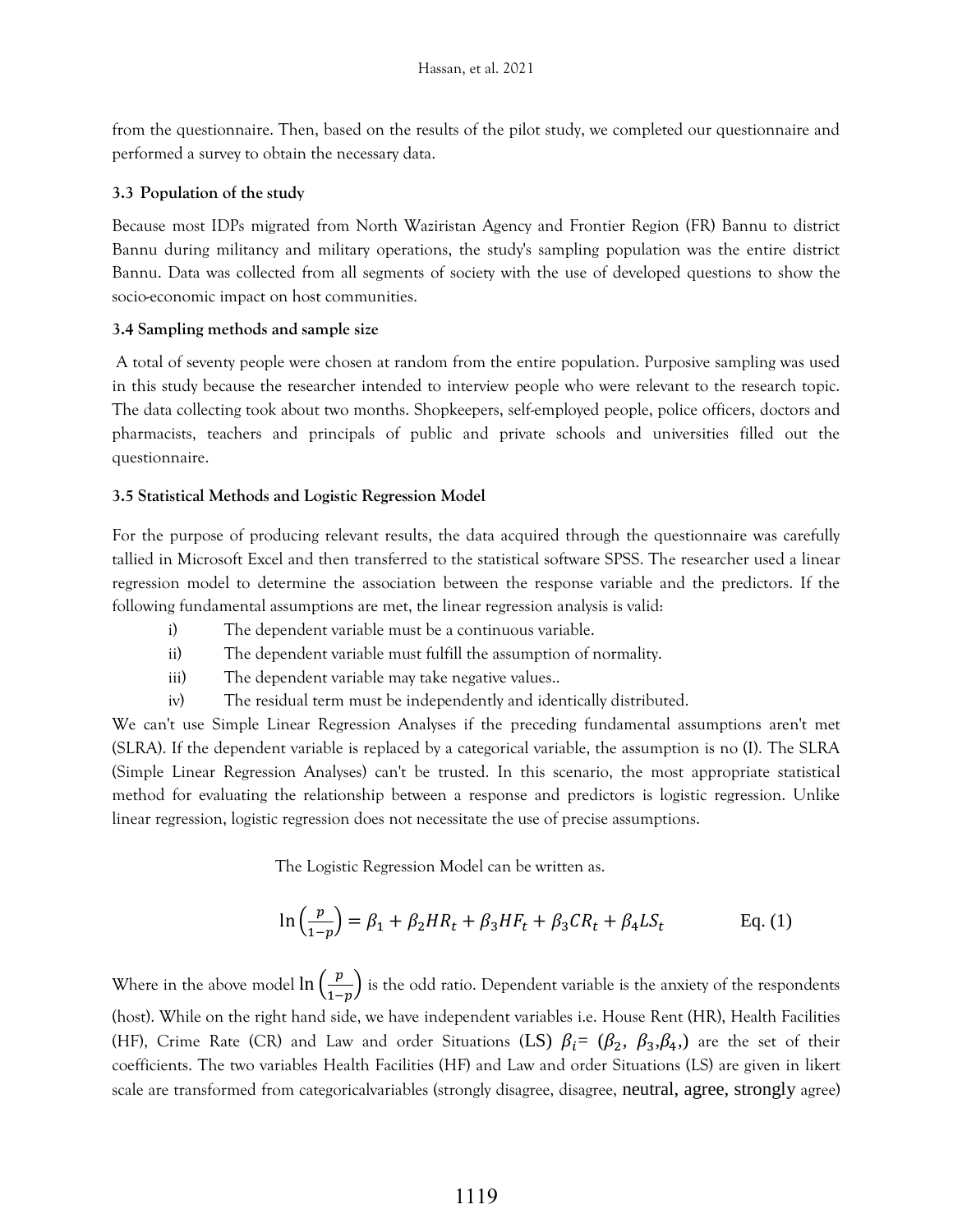into binary variables (0 and 1) of whether the respondents disagree or agree with statement included in each variable. The other two variables rent of houses (HR) and crime rates (CR) are in binary form (1 for yes, 0 for no, or 1 for impact and 0 for no impact). The above association between response variable i.e. dichotomous and predictor allowed us to develop the logistic regression model.

For this regression the two steps must be fulfilled.

(i) The probability value must be positive  $(P \ge 0)$ .

$$
P = Exp(\beta_1 + \beta_2 HR_t + \beta_3 HF_t + \beta_3 CR_t + \beta_4 LS_t) \text{ Eq. (2)}
$$

 $P = e^{\beta_1 + \beta_2 HR_t + \beta_3 HF_t + \beta_3 C eR_t + \beta_4 LS_t}$ Eq. (3)

(ii) In the second stage, it must be less than  $1(P \le 1)$ 

$$
P = \frac{e^{\beta_1 + \beta_2 HR_t + \beta_3 H F_t + \beta_3 C eR_t + \beta_4 L S_t}}{1 + e^{\beta_1 + \beta_2 HR_t + \beta_3 HF_t + \beta_3 C eR_t + \beta_4 L S_t}} Eq. (4)
$$

This is also called the inverse function. It assumes that the predictor must not be related. It describes that a unit change in the variable HF is to change the log odds by $\beta_3$ . With the change in HF, the other variable must keep constant.

For further simplification, we rewrite Eq. (1)

$$
\ln\left(\frac{p}{1-p}\right) = \beta_1 + \beta_2 HR_t + \beta_3 HF_t + \beta_3 CR_t + \beta_4 LS_t \text{Eq. (5)}
$$

This is logistic regression equation. The  $\ln\left(\frac{p}{1-p}\right)$  $\left(\frac{p}{1-p}\right)$  expression may be simplified as

$$
P^* = \ln\left(\frac{p}{1-p}\right)
$$

Therefore,

$$
P^* = \beta_1 + \beta_2 HR_t + \beta_3 HF_t + \beta_3 CR_t + \beta_4 LS_t \text{Eq. (6)}
$$

In Eq  $(5)$ , the value of odds must be positive. Here the term "ln" is natural logarithm

## **4. Results and Discussion**

The goal of this section is to determine the socioeconomic impact of IDPs on host communities. In the context of military operations in the region, Bannu district is being targeted as a host community for IDPs resulting from the migration of residents from North Waziristan. The information was gathered from residents in the Bannu district. The data was then tabulated in MS Excel before being analysed using SPSS software. The descriptive statistics and the Logistic regression model outputs are interpreted and analysed..

| Variable              | <b>Increased</b> | Significantly<br><b>Increased</b> | <b>Improved</b> | worsened |
|-----------------------|------------------|-----------------------------------|-----------------|----------|
| 1. House Rent         | $- -$            | (0.80)                            | --              |          |
| 2. School overcrowded | $- -$            | (0.90)                            | --              |          |
| 3. Epidemic Diseases  | --               | $\updownarrow(0.81)$              | --              | --       |

### *Table 1 Variables impacts*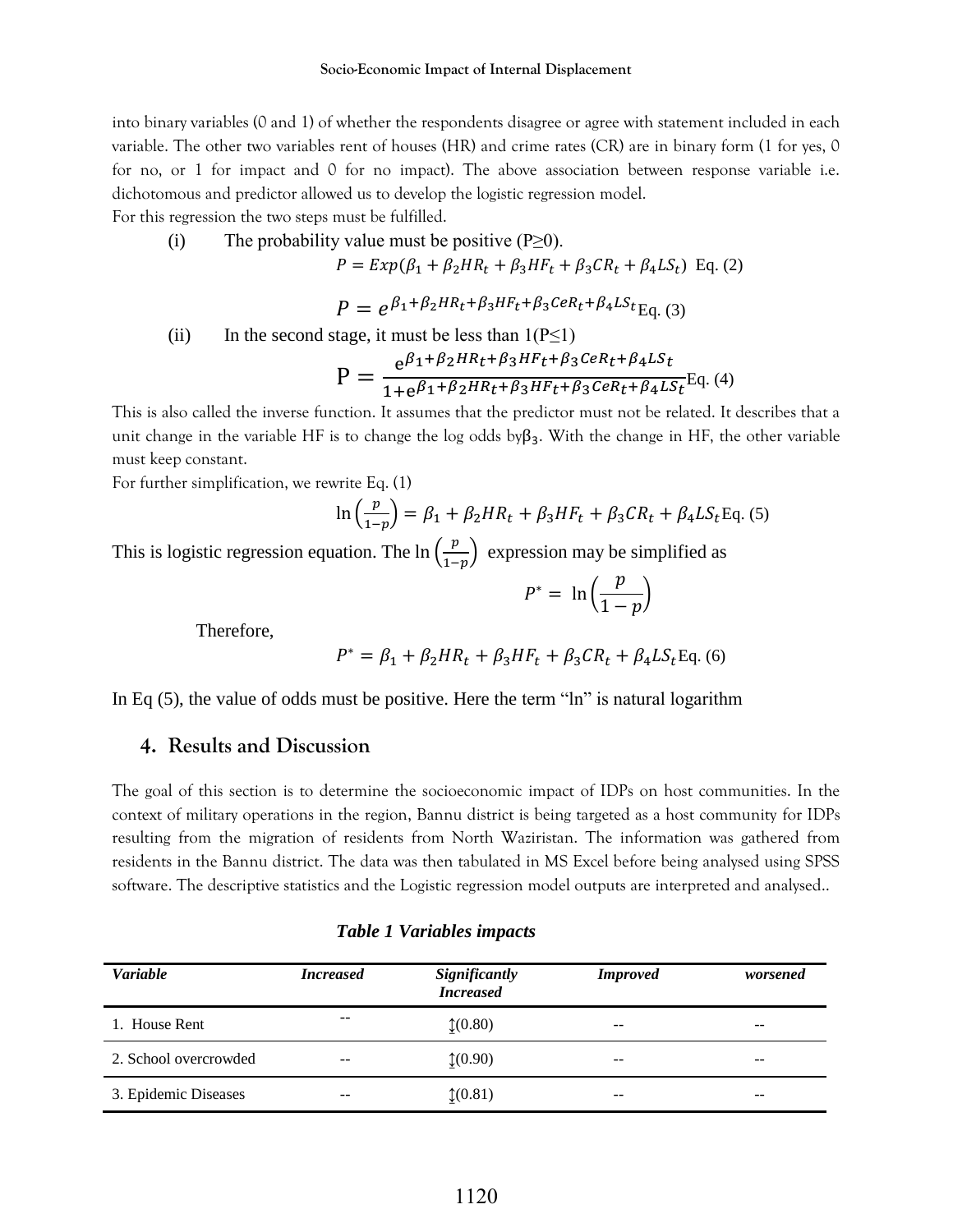| 4. Crime Rates                      | --       | $(0.70)$ | $ -$ |         |
|-------------------------------------|----------|----------|------|---------|
| 5. Law & Order                      |          |          | --   | (0.686) |
| 6. Drug Uses                        | $(0.50)$ |          | --   |         |
| 7. Public Transport                 |          | (0.95)   | --   |         |
| 8. Profit to local<br>business      |          | (0.93)   | --   |         |
| 9. Prices of goods $\&$<br>services | --       | $(0.70)$ | --   | --      |
| 10. Property Business               |          | (0.100)  | --   |         |

Source: Author

\*Epidemic Diseases: diarrhea, Malaria, respiratory diseases, infection etc

Crimes: Murders, thefts, dacoits, etc

Public transport: No of accidents, No of vehicles, travelling cost

------------------------------------------------------------------------------------------------------------------------------

Types of businesses: cooking, tailoring, driving, selling different products, haircutting, property business

In response to a question about house rent, 80% of respondents stated that house rent has increased significantly since the IDPs arrived in the area. 90% of respondents said that IDPs' movement inundated local schools, making it nearly impossible to build or expand new schools to accommodate their children in a short amount of time. As a result, the responsibility of the IDPs' children moved to the local community. Similarly, the available health facilities were also shared with the migrants; when asked if they had enough access to health care prior to the inflow of IDPs, 81 percent of respondents agreed that they did. These results are in line with the findings of Grindheim (2013).

After the massive migration to district Bannu, the offered results summarise the situation of security and crime rates in the locality. When asked about crime, 84.3 percent of respondents agreed that crimes such as murders, thefts, and dacoits, abduction, drug trafficking, and smuggling have increased in recent years. Similarly, 68 percent of respondents said the law and order situation in district Bannu had deteriorated, and 51 percent said drug use had increased as a result of the migration. Public transportation was overloaded, and the cost of travel increased, which had a direct impact on the residents of the Bannu district. In response to questions about local business, property business, and prices of goods and services, 93 percent of respondents said that the IDPs' migration benefited local businesses, that property business increased by nearly 100 percent, and that 70 percent of respondents agreed that prices of goods and services increased as a result of the IDPs' arrival in the district.

## **4.1 Logistic Regression Results**

The findings of logistic regression are shown and summarised in the table below. The results illustrate the impact of several independent variables such as health, crime rate, and law and order conditions on the dependent variable, i.e. the respondents' anxiety in the host towns. The proper degrees of freedom are described in the following table, as well as the odd ratio of each covariate, as well as its interpretation and effect on the predictors.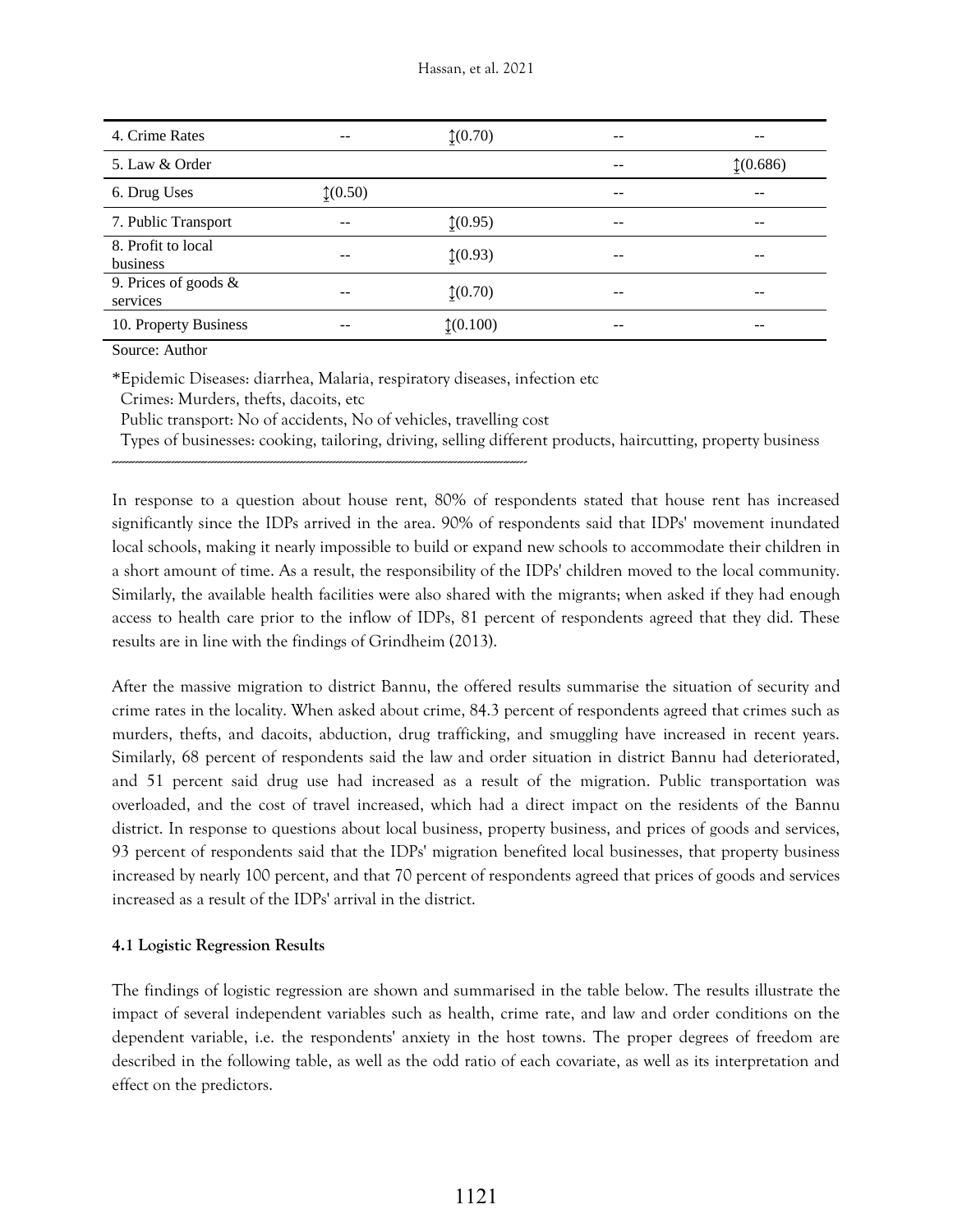| <b>Variables</b>  | Symbol     | <b>Estimates</b> | S.E   | Wald  | df | Sig.  | Exp(B) |
|-------------------|------------|------------------|-------|-------|----|-------|--------|
| <b>House Rent</b> |            |                  |       | 3.259 | 3  | .353  |        |
|                   | $\alpha$ 1 | $-.950$          | .776  | 1.500 |    | .021  | 0.387  |
|                   | $\alpha$ 2 | $-1.284$         | .780  | 2.708 |    | .100  | .277   |
|                   | $\alpha$ 3 | .110             | 1.124 | .010  |    | .0622 | 1.116  |
| Health            | β          | $-.524$          | 1.135 | .213  |    | .0644 | .592   |
| Facility          |            |                  |       |       |    |       |        |
| Crime             | $\gamma$   | $-.177$          | 1.260 | .020  |    | .0889 | .838   |
| $\&$<br>Law       | Ψ          | $-.045$          | .038  | 1.355 |    | .144  | .956   |
| Order             |            |                  |       |       |    |       |        |
| Situation         |            |                  |       |       |    |       |        |
| Constant          | η          | .177             | 1.342 | .017  |    | .895  | 1.194  |

*Table 2: Logistic Regression Model*

Variable(s): House Rent, Health Facility, Crime, and Law& Order Situation.

The is estimates demonstrate a monotonic influence of house rent on respondents' anxiety. The odds of respondents receiving less rent having anxiety are higher on average than the comparable odds for respondents receiving more rent. Although the inflow of IDPs has similar consequences on the host community, certain members of the host community are compensated, such as those who receive higher rents for rental dwellings that they rent to IDPs. Those who pay less rent for their rented housing are disproportionately affected by the influx of IDPs.

Similarly, the estimate of demonstrates that the health facility has a significant impact on respondents' worry. Anxiety is more common among responders who have fewer health facilities than among those who have more health facilities. In terms of access to health facilities, the Bannu district's host community can be divided into two groups: those who have more access to health facilities and those who have less access to health services. Our findings imply that host communities with higher access to health services are less affected by IDP inflows than those with fewer health facilities.

The estimations of reveal that crime has a monotonic influence on respondents' worry. Anxiety levels are higher on average among respondents who are confronted with more crimes than among those who are confronted with fewer crimes. As long as crime rates rise in tandem with the influx of IDPs, psychological strain on communities rises, and residents fear becoming victims of crime. However, the communities can be divided into two categories in this instance as well. Those who live in locations where crime rates are higher than those who live in areas where crime rates are not as high. As a result, the likelihood of anxiousness is higher among them. Similarly, the estimate of reveals that the Law & Order Situation has a significant impact on respondents' anxiety. Anxiety is more common among individuals who are less protected than it is among those who are more protected. The most vulnerable sector is law and order, which is exacerbated by the influx of IDPs. The entry of IDPs has no less negative impact on better protected host communities than it does on less protected host communities.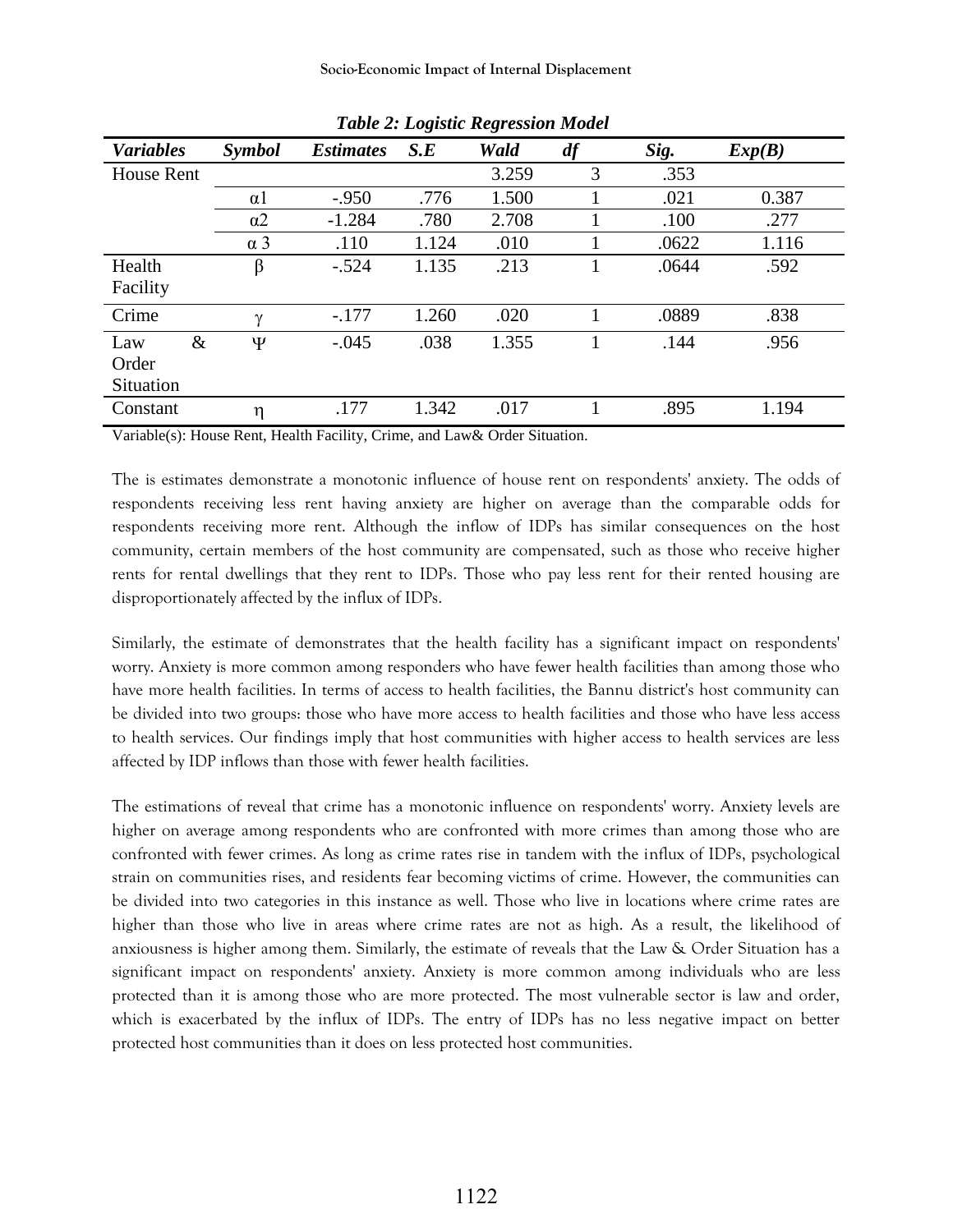The findings showed that the influx of IDPs had put a lot of pressure on the water in the area. The majority of residents in the area drink tap water from domestic wells or hand pumps. Water is already scarce, and with the influx of IDPs, the locals will undoubtedly have to share it with the IDPs. As a result, it proved difficult for both locals and IDPs to manage clean drinking water. Despite this, the local administration found it extremely difficult to secure an alternate source of pure water. As a result, ensuring the availability of safe drinking water was difficult. Water scarcity, according to Homer-Dixon (1991), exacerbates social conflict between IDPs and host communities. It was also pointed out by the Black (1993) that the shortage of water may create conflicts between host and IDPs. Therefore, our results and the related literature it is concluded that IDPs arrival has extreme negative impact on water resources.

The massive migration from North Waziristan had serious consequences for host communities in the district of Bannu's education sector. It's also crucial to note that district Bannu is a developing metropolis in KP. The quality of education has been improving. Many private schools, as well as new universities, medical and engineering institutes, have been built. Many students from North Waziristan, the Frontier Region of Bannu, and even other parts of the KP come to Bannu to enrol in schools and colleges. The existing educational institutions, particularly schools, were already overburdened, but the sudden and massive influx exacerbated the issue. According to our results, 90 percent of the responded accepted that the schools are overcrowded because IDPs have also started to send their children especially to the government schools. It has adverse implications in the domain of education standard and imposed a very high cost on the host community.

## **4.2 Access to health/Medicare**

According to our descriptive analysis, 82% of respondents strongly agreed that the current healthcare services for the host population are insufficient. There are three main hospitals in the city: the District Head Quarter (DHQ) Teaching Hospital, the Khalifa Gul Nawaz (KGN) Teaching Hospital, and the Zanana Teaching Hospital, as well as Basic Health Units (BHUs) in villages throughout the district of Bannu, which provide medical services not only to Bannu residents, but also to people from North Waziristan and FR Bannu. The presence of IDPs in Bannu city and surrounding villages put a lot of strain on these facilities. IDPs who were vulnerable arrived in bad health. Similarly, the logistic regression model reveals that respondents with fewer health facilities are more anxious than those with more health facilities. As a result, we can conclude, based on both descriptive analysis and the logistic regression model, that host communities with more health facilities are less affected by the inflow of IDPs than those with less health facilities.

## **4.3 Crimes and Security**

As IDPs relocated to the district of Bannu, social turmoil such as murders, theft and burglary, smuggling, and other social difficulties increased. When indicated in the descriptive statistics results, the majority of the host community respondents admitted that as migrants from the agency arrived, murders and thefts increased in the area. Furthermore, host communities feel frightened as a result of host-IDP disputes. Homer-Dixon (1991), a theorist, identified that population growth is linked to an increase in conflict.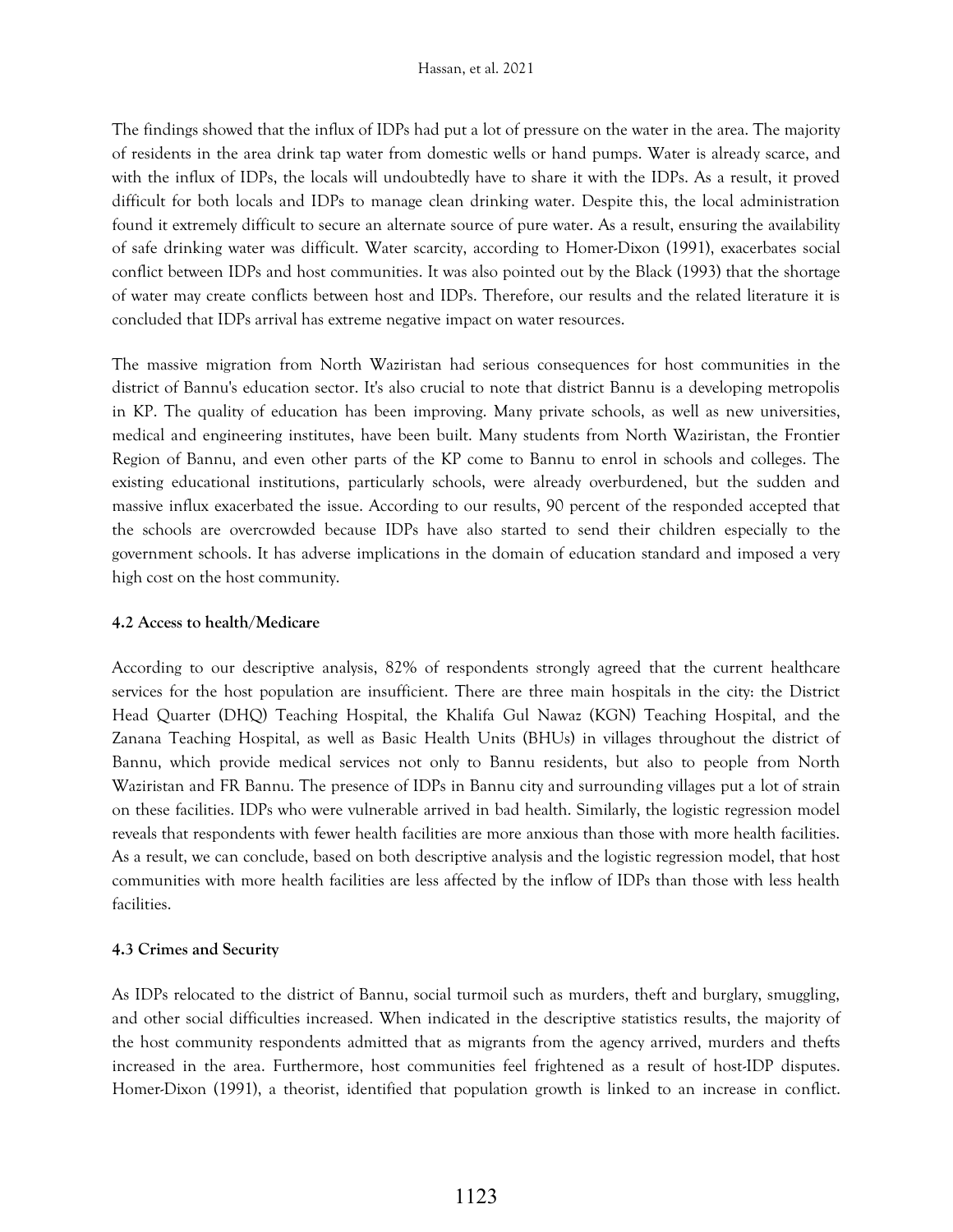#### **Socio-Economic Impact of Internal Displacement**

When diverse cultural and ethnic groups coexist, he believes, it fosters hatred between them. UNHCR study also found that the refugees" migration in the place of asylum creates serious political security confusion among the host community (UNHCR, 2006). Loescher (1992) investigated that the movement of refugees create a great threat to the harmony of the population. The logistic regression model also implies that protected host populations are less vulnerable to crime. The results of our logistic regression model match those of descriptive statistics. The coefficient estimates demonstrate that the odds of worry are higher among respondents who are encountering more crimes on average than among respondents who are facing less crime. As long as crime rates rise in tandem with the influx of IDPs, psychological strain on communities rises, and residents fear becoming victims of crime. As a result, both the descriptive analysis and the logistic regression model show that the healer is effective.

### **4.4 Population of the locality**

After the military operation in North Waziristan and FR Bannu, people began migrating to district Bannu. Women, children, elderly, and young people, as well as their animals and luggage, were relocated to Bannu. Because of the presence of their close family and acquaintances, almost everyone chooses to settle in Bannu city or adjacent villages. The proximity to their native place was also a crucial element in their choices. The most serious problem that displaced individuals face is the lack of rental housing, which forces most families to live in tents. This massive migration was the primary reason of the abrupt increase in population density. Many of them initially settled with relatives and friends, which had a significant impact on their monthly budget and caused enormous problems such as hygiene, room provision, child care, harassment, and other issues for the district's residents, in addition to general issues such as waterborne diseases, education-related issues, and a slew of other issues that negatively impacted the district's residents.

### **4.5 Impact on local business**

The study's most notable characteristic is the sudden increase in aggregate demand for goods and services. According to theory, population is the most important factor of aggregate demand. According to our findings, nearly 90% of respondents agreed that local businesses grew during and after the arrival of IDPs in their community. As the aggregated demand curves shift rightwards, other elements such as price level rise; similarly, our findings revealed that as aggregate demand rose, price levels rose as well, and people's purchasing power decreased. When demand spikes unexpectedly, more entrepreneurs are drawn in from both within and outside the area.

### 4.6 **Pressure on transport and conveyance**

Overcrowding was another concern related with the displaced folks that had a severe impact on the host community's well-being. According to the findings of the study, a large number of respondents (95.7 percent) claimed that transportation has become a major issue as residents from North Waziristan agency and FR Bannu relocated to the district of Bannu. As more people arrived in the area, the government granted permission for Non-Custom Paid (NCP) automobiles, which boosted traffic congestion.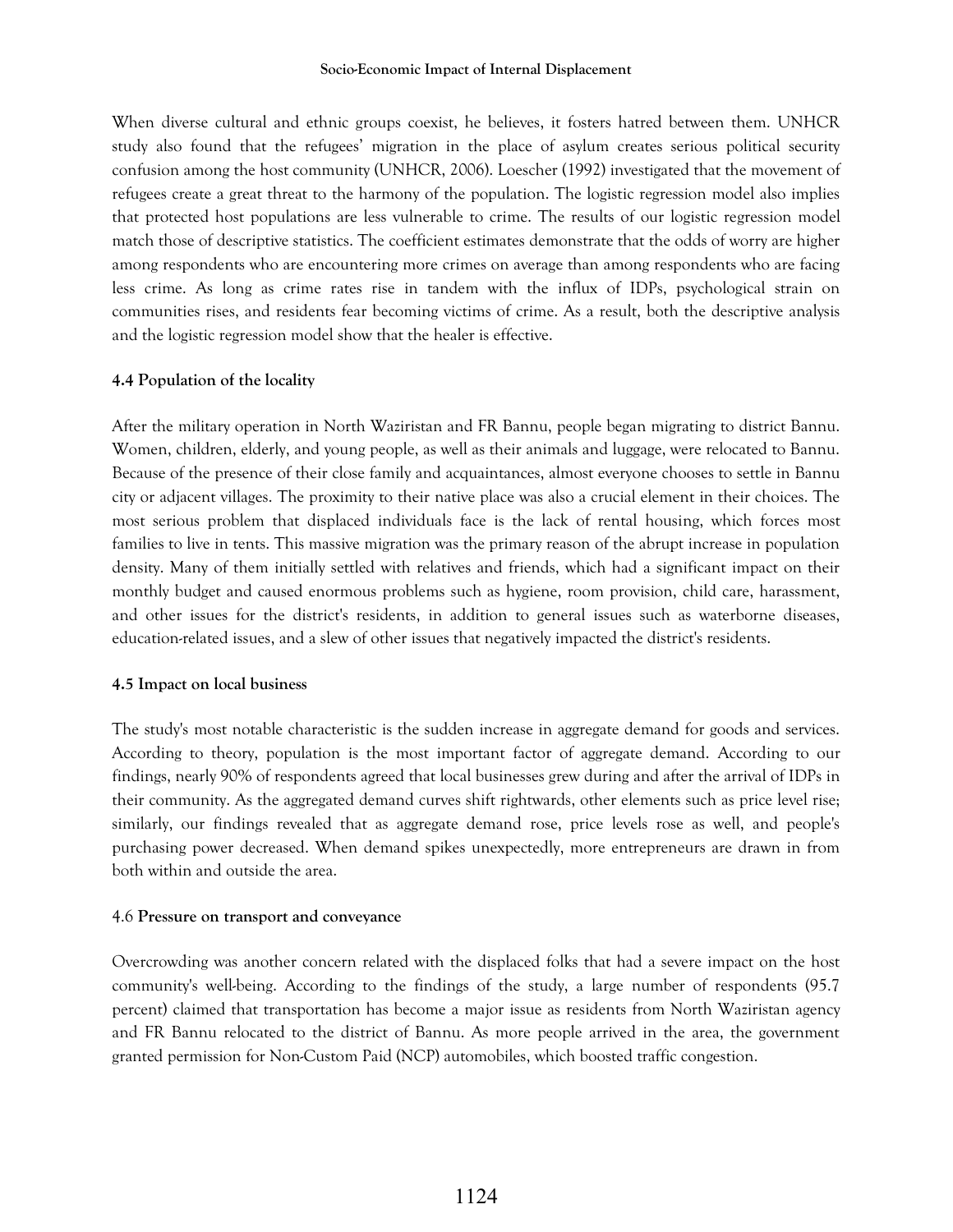# **5. Conclusion and Policy Implications**

### **5.1 Conclusion**

The impact of IDPs on host communities in the Bannu district was explored in this study. The goal was to reveal the nature of any problems that may have arisen as a result of the influx of IDPs into the district. Both descriptive statistics and regression analysis approaches were used to quantify this goal. A questionnaire was created in the initial step, followed by the pilot study. After deleting some unnecessary items, the questionnaire was completed.

The relationship between Internally Displaced Persons (IDPs) from North Waziristan and the host communities of district Bannu has been developed as a result of the research findings. The study's major goal is to demonstrate the socioeconomic impact of IDPs on host communities in Bannu area. The migration of IDPs has had more negative than positive consequences on the socio-economic situations of host communities, according to our findings. The study is primary in nature, hence descriptive statistics and a logistic regression model were used to determine the impact of internally displaced persons on the socioeconomic structure of district Bannu residents. The results of descriptive statistics and a logistic regression model revealed that the enormous influx of IDPs had a detrimental impact on district Bannu's native hosts. It was discovered that the large migration had a significant impact on practically all aspects of host communities, including education, health, law and order, crime, transportation, pricing of products and services, housing rents, and Bannu residential and commercial property. According to our results, the district's education sector has been hit hard by this massive movement. Because IDPs began to send their children to government schools, the burden on educational institutions worsened the quality of education. Furthermore, it has been discovered that existing healthcare resources, such as hospitals and basic health units, are insufficient for the local hosts, and that the influx of a large number of IDPs has put significant strain on those hospitals and BHUs. As IDPs flocked to the Bannu, social turmoil including as murders, thefts, smuggling, and other social difficulties increased. This movement has a substantial impact on the cost of products and services. With the increase in the price of goods and services, the situation for the poor people in the host communities got more difficult. Our findings also revealed the advantages of IDP migration. The study discovered that the sudden increase in population enhanced demand for goods and services, resulting in increased local business. With the unexpected increase in demand, more entrepreneurs were attracted from both inside the same area as well as from the surrounding areas. Finally, we may say that the massive migration imposed both a cost and a benefit on the host communities. However, the costs outweigh the advantages by a large margin.

- 1. We noted in the analysis section how both IDPs and the host community have been severely impacted by the crises that have arisen in the area as a result of the influx of IDPs. The Pakistani government, as well as national and international NGOs, must concentrate not only on issues concerning IDPs, but also on developing programmes and policies that benefit the host community.
- 2. As we saw in the analytical part, the health sector has deteriorated significantly. The host community is dissatisfied with the health services that are presently accessible. The main focus of national and international organisations is internally displaced persons (IDPs). The host community has been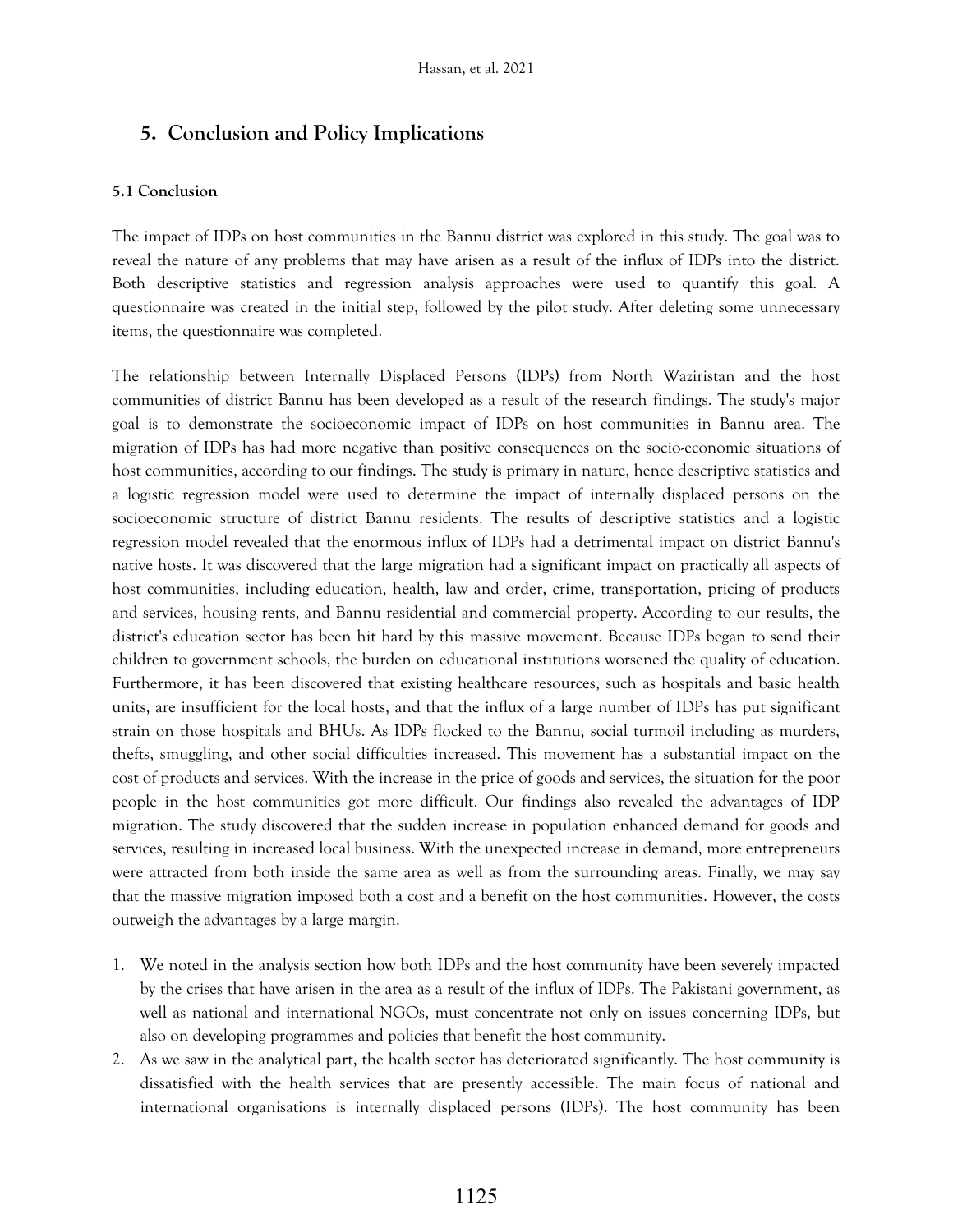ignored, and no incentives have been given in exchange for the services that the host communities have offered to the IDPs. As a result, it is critical to strengthen the deteriorating health sector so that both IDPs and hosts can benefit from these services..

- 3. 3. The education industry was another crucial area that had a considerable impact. As IDPs arrived in the district, the number of students in primary and secondary schools exploded. The number of students per instructor grew, which had an indirect impact on educational quality. Second, the furniture that was offered was insufficient to accommodate those students. To simplify these concerns, timely provision of these amenities was not supplied to these people; as a result, it became expensive for everyone.
- 4. The transport sector was one of the primary repercussions of the influx of IDPs. The transportation sector problem is a long-term issue that is difficult to address in the short run. However, the government's actions in dealing with this issue are commendable. IDPs have been given permission to operate their non-custom paid (NCP) vehicles in the Bannu district, which is a settled region. This made it easier for IDPs to transfer their family and directly lessened the negative impact on local transportation in the district. IDPs gained a source of income as a result of this.
- 5. In terms of education, the government took some practical initiatives to relieve the burden of IDP children on host communities, such as admitting IDP children to normal government schools such as federal government (FG) schools and Army public schools (APS) throughout Pakistan. The educational institutes in Bannu district were relieved of their burden as a result of this initiative. Similar activities are also advised in the fields of employment creation for IDPs, health care, and housing arrangements, among other things.
- 6. The IDPS, as described in the results, lacks new or necessary skills. They couldn't start new businesses or economic activity. Unemployment is also at an all-time high. The market was unable to absorb the current labour force, and the addition of IDPs has exacerbated the situation. The host community suffers unfavourable consequences as a result of these crises. Neither the Pakistani government nor any other agency or institution attempted to address the problem. Making job-oriented policies is the government's and other national organisations' primary task.

# **REFERENCES**

- Barrett, M. (2009). The Social Significance of Crossing State Borders: Home, Mobility and Life Paths in the Angolan-Zambian Borderland. Struggles for Home: Violence, Hope and the Movement of People, 85-108.
- Bile, K., Shadoul, A., Raaijmakers, H., Altaf, S., & Shabib, K. (2010). Learning through crisis: Development and implementation of a health cluster strategy for internally displaced persons. Eastern Mediterranean Health Journal, 16, S82.
- Bircan H., Logistic Regression Analysis: Practice in Medical Data, Kocaeli University Social Sciences Institute Journal, 2004 / 2: 185-208
- Boamah-Gyau, K. (2008). The socio-cultural and economic impact of refugees on the host indigenous communities in West Africa: a case study of Liberian refugees at Buduburam community in Ghana. Universitetet i Tromsø.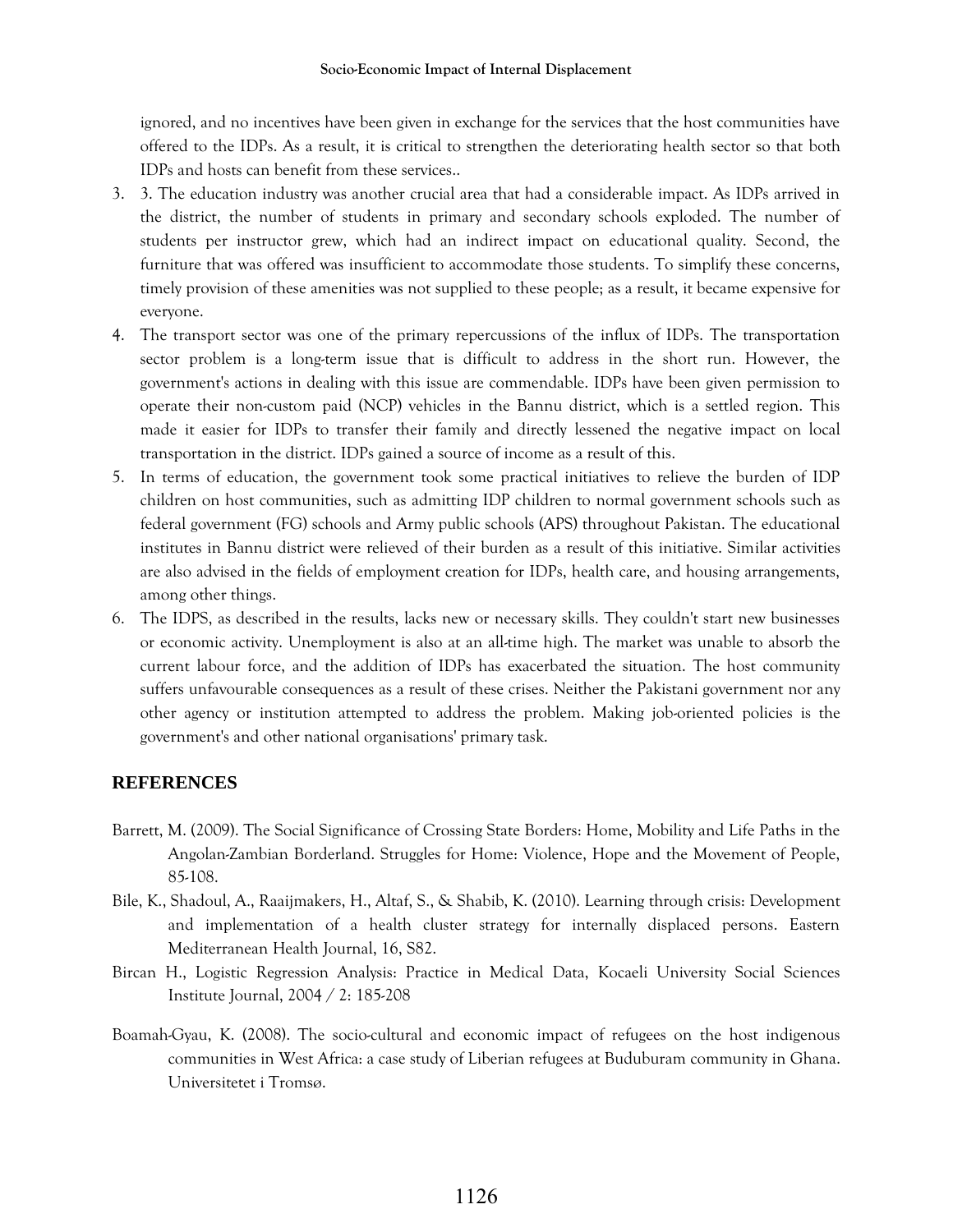- Chambers, Robert, 1986. Hidden Losers? The Impact of Rural Refugees and Refugee Programs on Poorer Host: International Migration Review, Vol. 20, No. 2, Special Issue: Refugees: Issues and Directions, pp. 245-263.
- Chaudhry, S. A. (2014). A report by FATA Research Centre on crisis of IDPs in FATA: issues, challenges and way forward.
- Couldrey, M., Herson, M., & Brees, I. (2008). Burma's displaced people. Forced Migration Review.
- Din, N. U. (2010). Internal displacement in Pakistan: contemporary challenges: Human Rights Commission of Pakistan.
- Grindheim, K. A. (2013). Exploring the impacts of refugee camps on host communities: a case study of Kakuma host comunity in Kenya (Master's thesis, Universitetet i Agder; University of Agder).
- Gunaratna, R., & Nielsen, A. (2008). Al Qaeda in the Tribal Areas of Pakistan and beyond. Studies in Conflict & Terrorism, 31(9), 775-807.
- Hall, S. (2013). "Cash Programme Review for IDPs in the Kabul Informal Settlements. Danish Refugee.
- Homer-Dixon, Thomas F., 1991, "On the Threshold": Environmental Changes as Causes of Acute Conflict, in International Security, Vol. 16, No. 2, pp. 76-116
- Javaid, U. (2016). Pakistan Fights Militant Extremism [Operation Zarb-i-Azb] and the Challenge of Internally Displaced Persons: a Threat to Human Security. Journal of Political Studies, 23(2), 493.
- Martin, Adrian, 2005: Environmental Conflict between Refugees and Host Communities. Journal of Peace Research, 42; 329, Published by: SAGE Publications on behalf of International Peace Research Institute, Oslo
- Maystadt, J.-F., & Verwimp, P. (2009). Winners and losers among a refugee-hosting population: consumption, economic activities, and agglomeration. Retrieved from
- Mohsin, Z. R. (2013). The crisis of internally displaced persons (IDPs) in the federally administered tribal areas of Pakistan and their impact on Pashtun women. Tigah: A Journal of Peace and Development, 3(2), 92-117.
- Mooney, E. (2005). The concept of internal displacement and the case for internally displaced persons as a category of concern. Refugee Survey Quarterly, 24(3), 9-26.
- OECD, 2015a. International Migration Outlook 2015, OECD, 2015b. Is this humanitarian migration crisis different ? Migration Policy Debates, (N°7), pp.1–15. Available at: http://www.oecd.org/migration/Is-this-refugee-crisis-different.pdf.
- Özdamar K., 2002, Statistical Data Analysis Using Package Programs–I, 4. Edition, Kaan Bookstore, Eskişehir
- Porter, G., Hampshire, K., Kyei, P., Adjaloo, M., Rapoo, G., & Kilpatrick, K. (2008). Linkages between livelihood opportunities and refugee–host relations: learning from the experiences of Liberian camp-based refugees in Ghana. Journal of refugee studies, 21(2), 230-252.
- Sanjugta, Vas Dev, 2002, "The reluctant host: the socio-cultural impact of refugees on developing communities". Mots Pluries No 21 (http://www.arts.uwa.edu.au/MotsPluriels/ MP2102s.html)
- Sherlock, K. (1999). Revisiting the concept of hosts and guests. Tourist Studies, 1(3), 271-295.
- Thadaniti, S., Kanokphan, U. S., Lambregts, B., Bhiromkaew, J., Wijitkosum, S., Prombang, V., & Toommakorn, S. (2014). Displaced Persons" Temporary Settlement Along the Thai–Myanmar